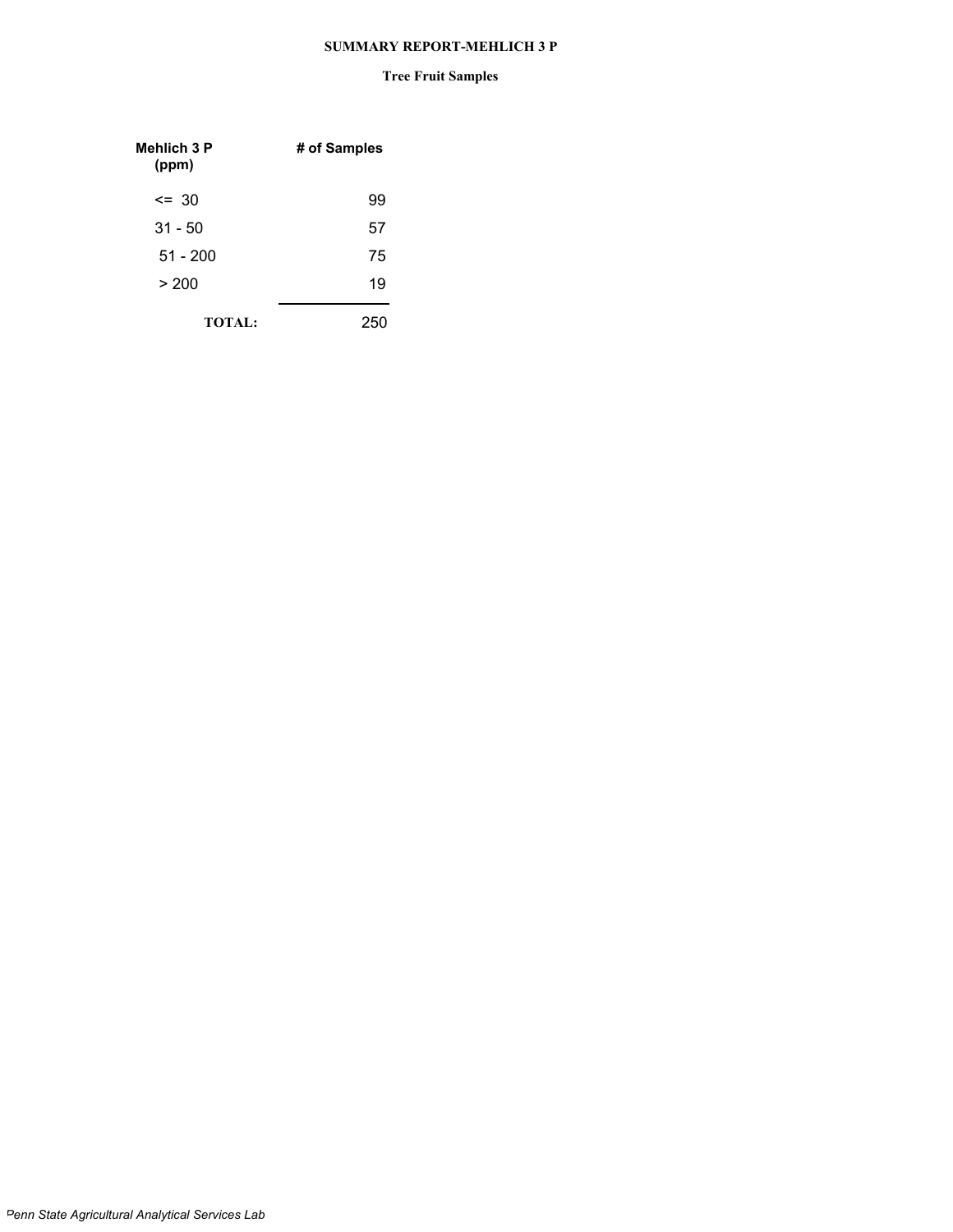# **Tree Fruit Samples**

| County            | <b>Total Samples</b> |                | Mehlich 3 P<br>(ppm) | # of Samples              |
|-------------------|----------------------|----------------|----------------------|---------------------------|
| <b>ADAMS</b>      | 93                   |                |                      |                           |
|                   |                      | $\mathbf{1}$   | $\leq$ 30            | 48                        |
|                   |                      | $\overline{2}$ | $31 - 50$            | 30                        |
|                   |                      | 3              | $51 - 200$           | 15                        |
| <b>ALLEGHENY</b>  | 8                    |                |                      |                           |
|                   |                      | $\overline{2}$ | $31 - 50$            | $\overline{2}$            |
|                   |                      | 3              | $51 - 200$           | 5                         |
|                   |                      | 4              | > 200                | $\mathbf 1$               |
| <b>ARMSTRONG</b>  | 1                    |                |                      |                           |
|                   |                      | $\mathbf 1$    | $= 30$               | $\mathbf 1$               |
| <b>BEAVER</b>     | $\mathbf{2}$         |                |                      |                           |
|                   |                      | $\mathbf{1}$   | $= 30$               | $\overline{2}$            |
| <b>BEDFORD</b>    | 1                    |                |                      |                           |
|                   |                      | $\mathbf{1}$   | $= 30$               | $\mathbf{1}$              |
| <b>BERKS</b>      | 5                    |                |                      |                           |
|                   |                      | $\mathbf{1}$   | $= 30$               | $\boldsymbol{3}$          |
|                   |                      | 3              | $51 - 200$           | $\overline{2}$            |
| <b>BRADFORD</b>   | 6                    |                |                      |                           |
|                   |                      | $\mathbf{1}$   | $\leq$ 30            | 3                         |
|                   |                      | $\overline{2}$ | $31 - 50$            | $\overline{c}$            |
|                   |                      | 3              | $51 - 200$           | $\mathbf{1}$              |
| <b>BUCKS</b>      | 3                    |                |                      |                           |
|                   |                      | $\overline{2}$ | $31 - 50$            | $\overline{2}$            |
|                   |                      | 3              | $51 - 200$           | $\mathbf 1$               |
| <b>BUTLER</b>     | 4                    |                |                      |                           |
|                   |                      | $\mathbf{1}$   | $= 30$               | 3                         |
|                   |                      | $\overline{2}$ | $31 - 50$            | $\mathbf 1$               |
| <b>CENTRE</b>     | $\overline{7}$       |                |                      |                           |
|                   |                      | $\mathbf{1}$   | $\leq$ 30            | $\ensuremath{\mathsf{3}}$ |
|                   |                      | $\overline{2}$ | $31 - 50$            | $\mathbf{1}$              |
|                   |                      | 3              | $51 - 200$           | 3                         |
| <b>CHESTER</b>    | $\mathbf 2$          |                |                      |                           |
|                   |                      | $\mathbf{1}$   | $= 30$               | $\mathbf{1}$              |
|                   |                      | 3              | $51 - 200$           | $\mathbf{1}$              |
| <b>CLARION</b>    | 1                    |                |                      |                           |
|                   |                      | $\mathbf{1}$   | $= 30$               | $\mathbf{1}$              |
| <b>CLEARFIELD</b> | 1                    |                |                      |                           |
|                   |                      | $\mathbf{1}$   | $= 30$               | $\mathbf{1}$              |
| <b>CLINTON</b>    | 1                    |                |                      |                           |

1 *Penn State Agricultural Analytical Services Lab*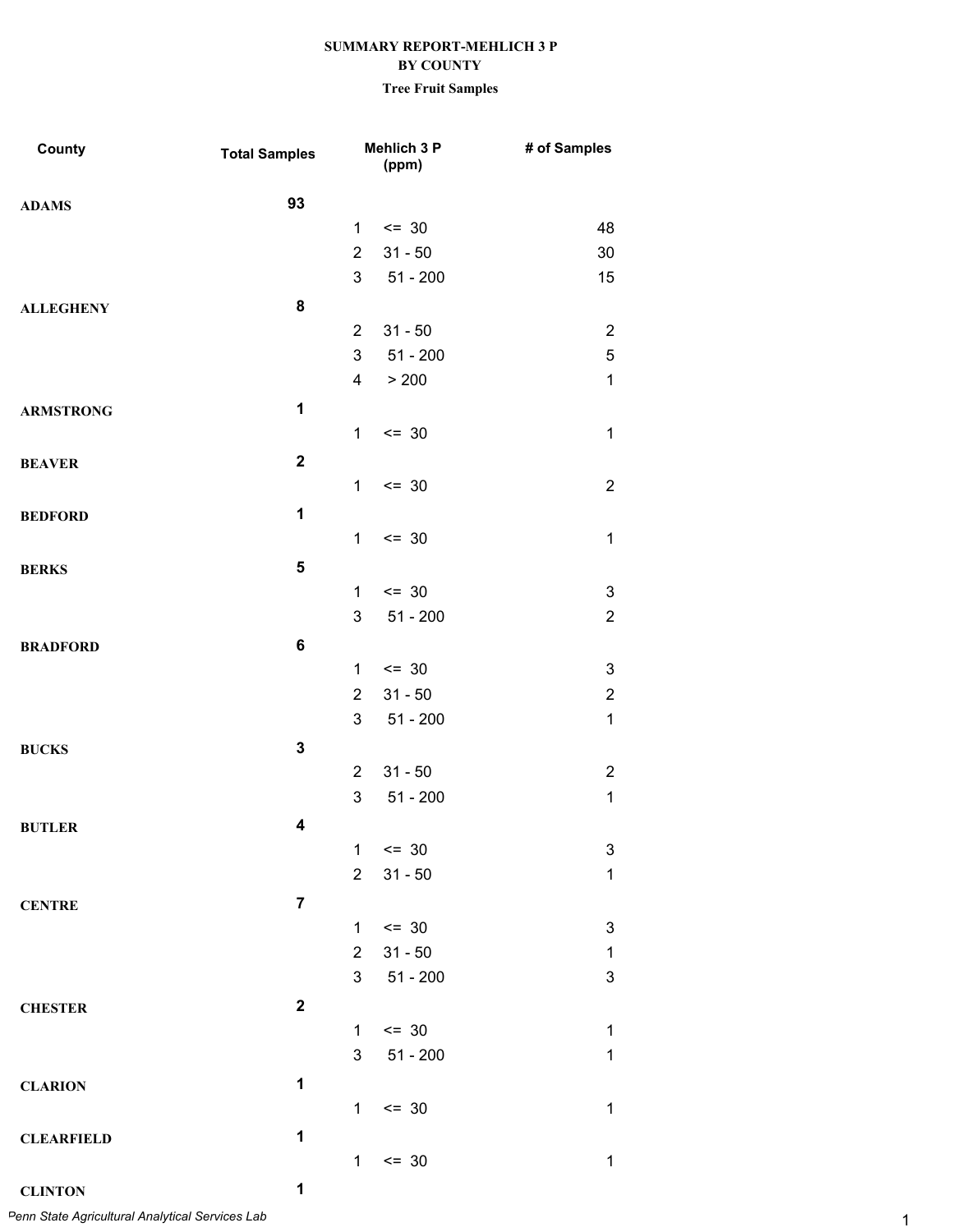# **Tree Fruit Samples**

| County           | <b>Total Samples</b>    |                         | Mehlich 3 P<br>(ppm) | # of Samples              |
|------------------|-------------------------|-------------------------|----------------------|---------------------------|
|                  |                         | $\mathbf{1}$            | $\leq$ 30            | $\mathbf 1$               |
| <b>CRAWFORD</b>  | $\mathbf 1$             |                         |                      |                           |
|                  |                         | 3                       | $51 - 200$           | $\mathbf 1$               |
| <b>DAUPHIN</b>   | 18                      |                         |                      |                           |
|                  |                         | $\mathbf{1}$            | $\leq$ 30            | $\mathbf 1$               |
|                  |                         | $\overline{2}$          | $31 - 50$            | $\overline{7}$            |
|                  |                         | 3                       | $51 - 200$           | 10                        |
| ${\bf ELK}$      | $\mathbf{3}$            |                         |                      |                           |
|                  |                         | $\mathbf{1}$            | $\leq$ 30            | $\mathbf 1$               |
|                  |                         | $\overline{2}$          | $31 - 50$            | $\mathbf 1$               |
|                  |                         | 3                       | $51 - 200$           | $\mathbf 1$               |
| <b>FAYETTE</b>   | $\mathbf 3$             |                         |                      |                           |
|                  |                         | $\mathbf{1}$            | $\leq$ 30            | $\ensuremath{\mathsf{3}}$ |
| <b>FOREST</b>    | $\overline{\mathbf{4}}$ |                         |                      |                           |
|                  |                         | 1                       | $\leq$ 30            | 1                         |
|                  |                         | 3                       | $51 - 200$           | $\ensuremath{\mathsf{3}}$ |
| <b>FRANKLIN</b>  | $\mathbf 3$             |                         |                      |                           |
|                  |                         | 3                       | $51 - 200$           | $\overline{2}$            |
|                  |                         | $\overline{4}$          | > 200                | $\mathbf{1}$              |
| <b>GREENE</b>    | $\mathbf 3$             |                         |                      |                           |
|                  |                         | $\mathbf{1}$            | $\leq$ 30            | $\mathbf 1$               |
|                  |                         | $\overline{2}$          | $31 - 50$            | $\mathbf 1$               |
|                  |                         | $\overline{\mathbf{4}}$ | > 200                | $\mathbf 1$               |
| <b>INDIANA</b>   | $\mathbf{2}$            |                         |                      |                           |
|                  |                         | 3                       | $51 - 200$           | $\overline{2}$            |
| <b>JEFFERSON</b> | $\mathbf 3$             |                         |                      |                           |
|                  |                         | $\mathbf{1}$            | $\leq$ 30            | $\overline{2}$            |
|                  |                         | 3                       | $51 - 200$           | $\mathbf{1}$              |
| <b>JUNIATA</b>   | $\boldsymbol{9}$        |                         |                      |                           |
|                  |                         | $\mathbf{1}$            | $\leq$ 30            | $\mathbf 1$               |
|                  |                         | $\overline{2}$          | $31 - 50$            | 3                         |
|                  |                         | 3 <sup>1</sup>          | 51 - 200             | 4                         |
|                  |                         |                         | 4 > 200              | $\mathbf 1$               |
| <b>LANCASTER</b> | 1                       |                         |                      |                           |
|                  |                         | $\mathbf{1}$            | $= 30$               | $\mathbf 1$               |
| <b>LAWRENCE</b>  | $\mathbf 3$             |                         |                      |                           |
|                  |                         | $\mathbf{1}$            | $\leq$ 30            | 1                         |
|                  |                         | 3                       | $51 - 200$           | $\overline{2}$            |

**LEHIGH 8**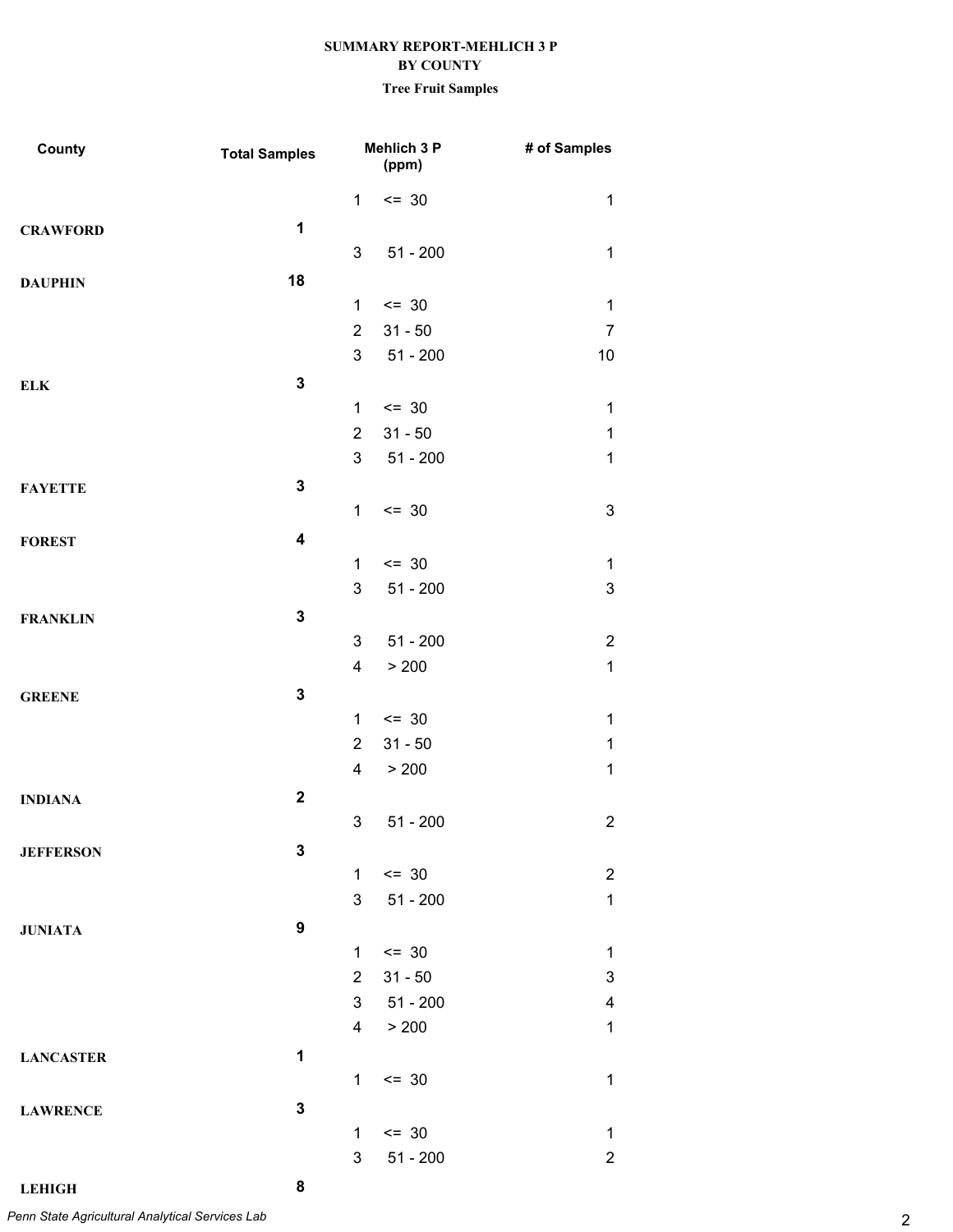# **Tree Fruit Samples**

| County                | <b>Total Samples</b>    |                | <b>Mehlich 3 P</b><br>(ppm) | # of Samples   |
|-----------------------|-------------------------|----------------|-----------------------------|----------------|
|                       |                         | $\mathbf{1}$   | $= 30$                      | 1              |
|                       |                         | $\overline{2}$ | $31 - 50$                   | 1              |
|                       |                         | 3              | 51 - 200                    | 6              |
| <b>LUZERNE</b>        | $\mathbf 3$             |                |                             |                |
|                       |                         | 3              | $51 - 200$                  | 3              |
| <b>LYCOMING</b>       | 4                       |                |                             |                |
|                       |                         | $\mathbf{1}$   | $\leq$ 30                   | 1              |
|                       |                         | 3              | $51 - 200$                  | 1              |
|                       |                         | $\overline{4}$ | > 200                       | $\overline{2}$ |
| <b>MCKEAN</b>         | $\mathbf 3$             |                |                             |                |
|                       |                         | $\mathbf{1}$   | $\leq$ 30                   | 3              |
| <b>MERCER</b>         | $\mathbf{1}$            |                |                             |                |
|                       |                         | $\mathbf{1}$   | $= 30$                      | $\mathbf 1$    |
| <b>MONTGOMERY</b>     | $\overline{\mathbf{4}}$ |                |                             |                |
|                       |                         | $\mathbf{1}$   | $\leq$ 30                   | 1              |
|                       |                         | $\overline{2}$ | $31 - 50$                   | $\mathbf 1$    |
|                       |                         | 3              | 51 - 200                    | $\overline{2}$ |
| <b>MONTOUR</b>        | 1                       |                |                             |                |
|                       |                         | $\overline{2}$ | $31 - 50$                   | $\mathbf 1$    |
| <b>NORTHAMPTON</b>    | 1                       |                |                             |                |
|                       |                         | $\overline{2}$ | $31 - 50$                   | $\mathbf 1$    |
| <b>NORTHUMBERLAND</b> | 20                      |                |                             |                |
|                       |                         | 1              | $\leq$ 30                   | 4              |
|                       |                         | $\overline{2}$ | $31 - 50$                   | 1              |
|                       |                         | 3              | $51 - 200$                  | 3              |
|                       |                         | $\overline{4}$ | > 200                       | 12             |
| PHILADELPHIA          | 1                       |                |                             |                |
|                       |                         | $2^{\circ}$    | $31 - 50$                   | $\mathbf{1}$   |
| <b>SCHUYLKILL</b>     | $\mathbf{1}$            |                |                             |                |
|                       |                         | 3 <sup>7</sup> | $51 - 200$                  | $\mathbf 1$    |
| <b>SUSQUEHANNA</b>    | $\mathbf 2$             |                |                             |                |
|                       |                         | $\mathbf{1}$   | $= 30$                      | $\overline{2}$ |
| <b>TIOGA</b>          | 1                       |                |                             |                |
|                       |                         | $\mathbf{1}$   | $\leq$ 30                   | $\mathbf{1}$   |
| <b>UNION</b>          | 4                       |                |                             |                |
|                       |                         | 3              | $51 - 200$                  | $\overline{4}$ |
| <b>WARREN</b>         | 1                       |                |                             |                |
|                       |                         | $\mathbf 1$    | $\leq$ 30                   | $\mathbf{1}$   |
|                       |                         |                |                             |                |

**WASHINGTON 4** 3 *Penn State Agricultural Analytical Services Lab*